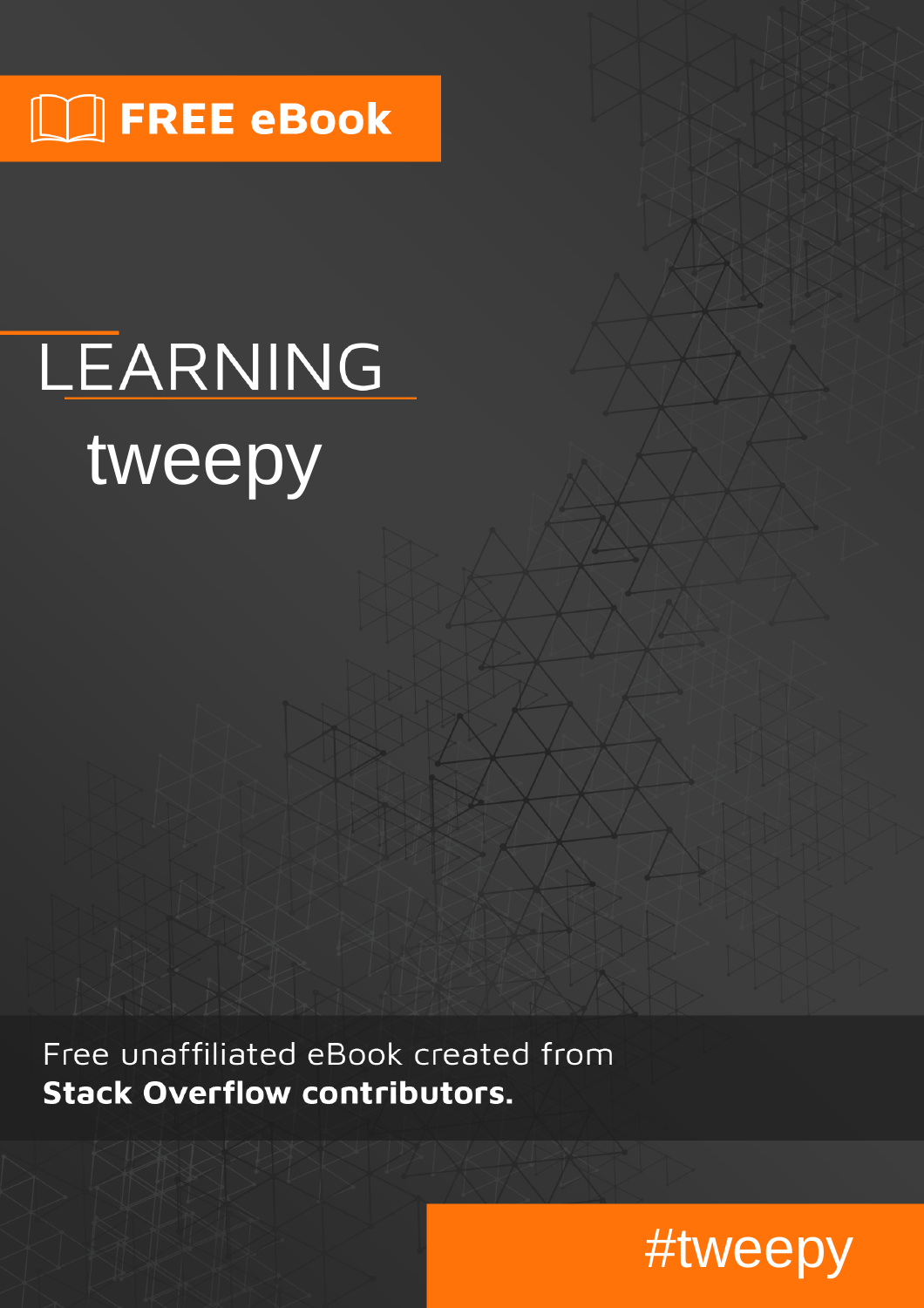### **Table of Contents**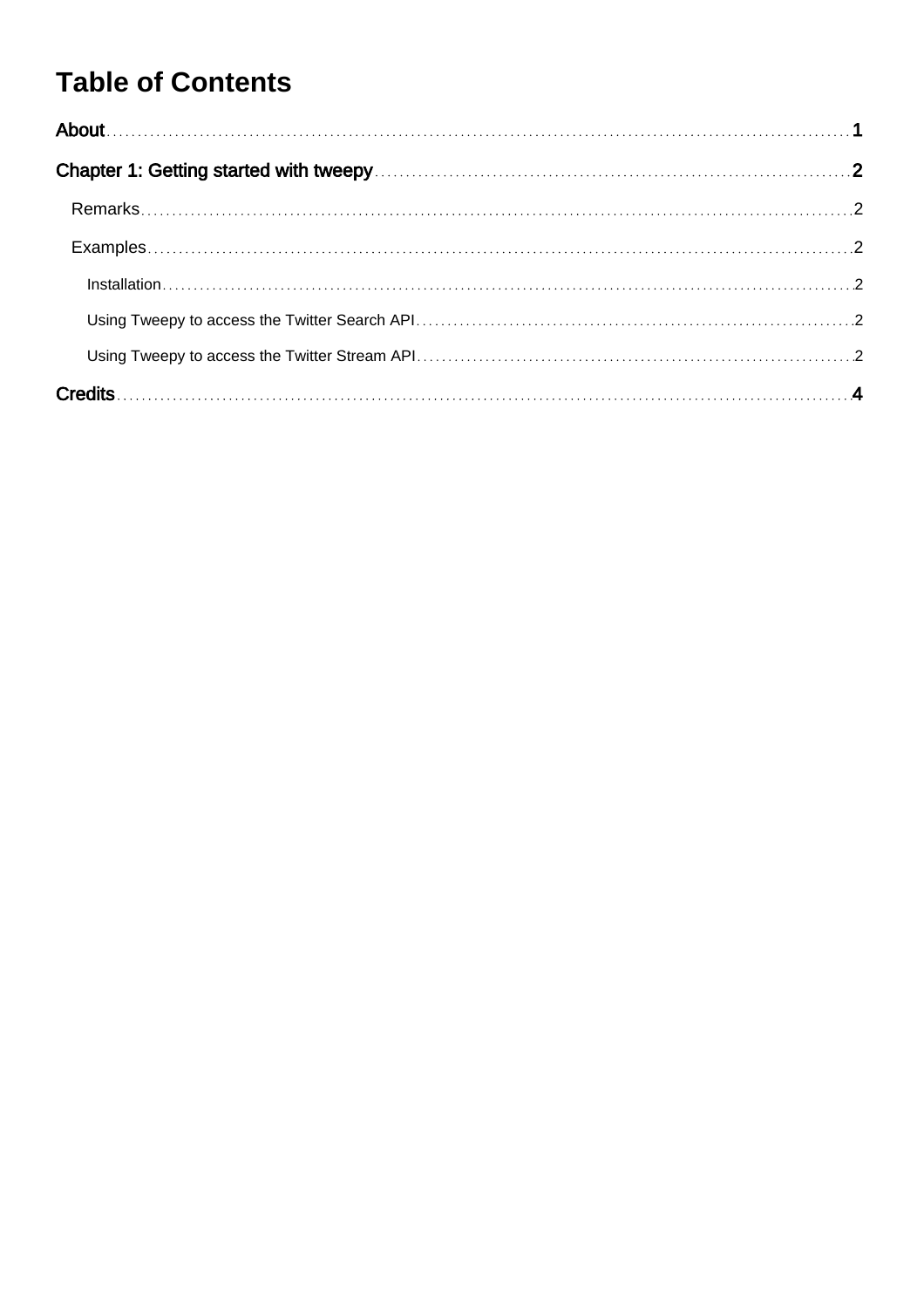<span id="page-2-0"></span>

You can share this PDF with anyone you feel could benefit from it, downloaded the latest version from: [tweepy](http://riptutorial.com/ebook/tweepy)

It is an unofficial and free tweepy ebook created for educational purposes. All the content is extracted from [Stack Overflow Documentation,](https://archive.org/details/documentation-dump.7z) which is written by many hardworking individuals at Stack Overflow. It is neither affiliated with Stack Overflow nor official tweepy.

The content is released under Creative Commons BY-SA, and the list of contributors to each chapter are provided in the credits section at the end of this book. Images may be copyright of their respective owners unless otherwise specified. All trademarks and registered trademarks are the property of their respective company owners.

Use the content presented in this book at your own risk; it is not guaranteed to be correct nor accurate, please send your feedback and corrections to [info@zzzprojects.com](mailto:info@zzzprojects.com)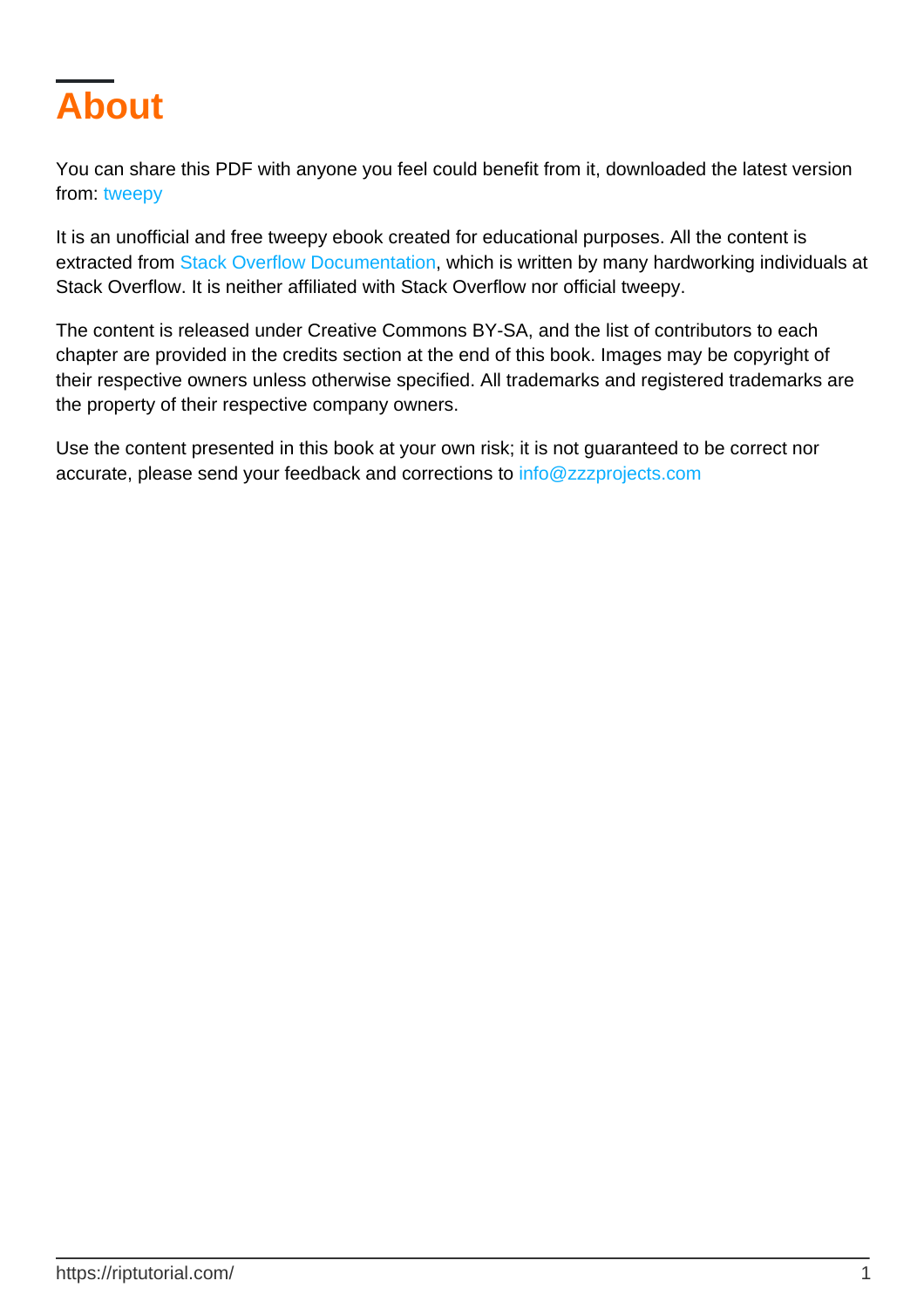## <span id="page-3-0"></span>**Chapter 1: Getting started with tweepy**

#### <span id="page-3-1"></span>**Remarks**

Tweepy is a Python wrapper for the Twitter API. It accesses the Twitter [REST](https://dev.twitter.com/rest/public) (including Search) and [Stream](https://dev.twitter.com/streaming/public) APIs.

Read more about the [Twitter APIs,](https://dev.twitter.com/basics) [Tweepy documentation](http://tweepy.readthedocs.io/en/v3.5.0/), or check out [Tweepy on GitHub](https://github.com/tweepy/tweepy).

<span id="page-3-2"></span>The current version of Tweepy is 3.5.0.

#### **Examples**

<span id="page-3-3"></span>**Installation**

Tweepy can be installed from its [PyPI repository](https://pypi.python.org/pypi/tweepy) using pip or easy\_install:

pip install tweepy

or

easy\_install tweepy

You can also download the source [from GitHub](https://github.com/tweepy/tweepy) and install it using setup.py:

python setup.py install

<span id="page-3-4"></span>See the [tweepy documentation](http://docs.tweepy.org/en/v3.5.0/index.html) for more.

**Using Tweepy to access the Twitter Search API**

The Search API provides access to recent tweets\*. This is as opposed to the Stream API, which provides search results in real-time.

<example>

<span id="page-3-5"></span>\*Note that "the Search API is focused on relevance and not completeness" - [Twitter Search API](https://dev.twitter.com/rest/public/search)

**Using Tweepy to access the Twitter Stream API**

The Stream API provides access to tweets in real-time. Streams can be filtered based on keywords, language, location, and more. Here's a simple example to track mentions of the word "tweepy":

```
#set up a new class using tweepy.StreamListener
```
https://riptutorial.com/ 2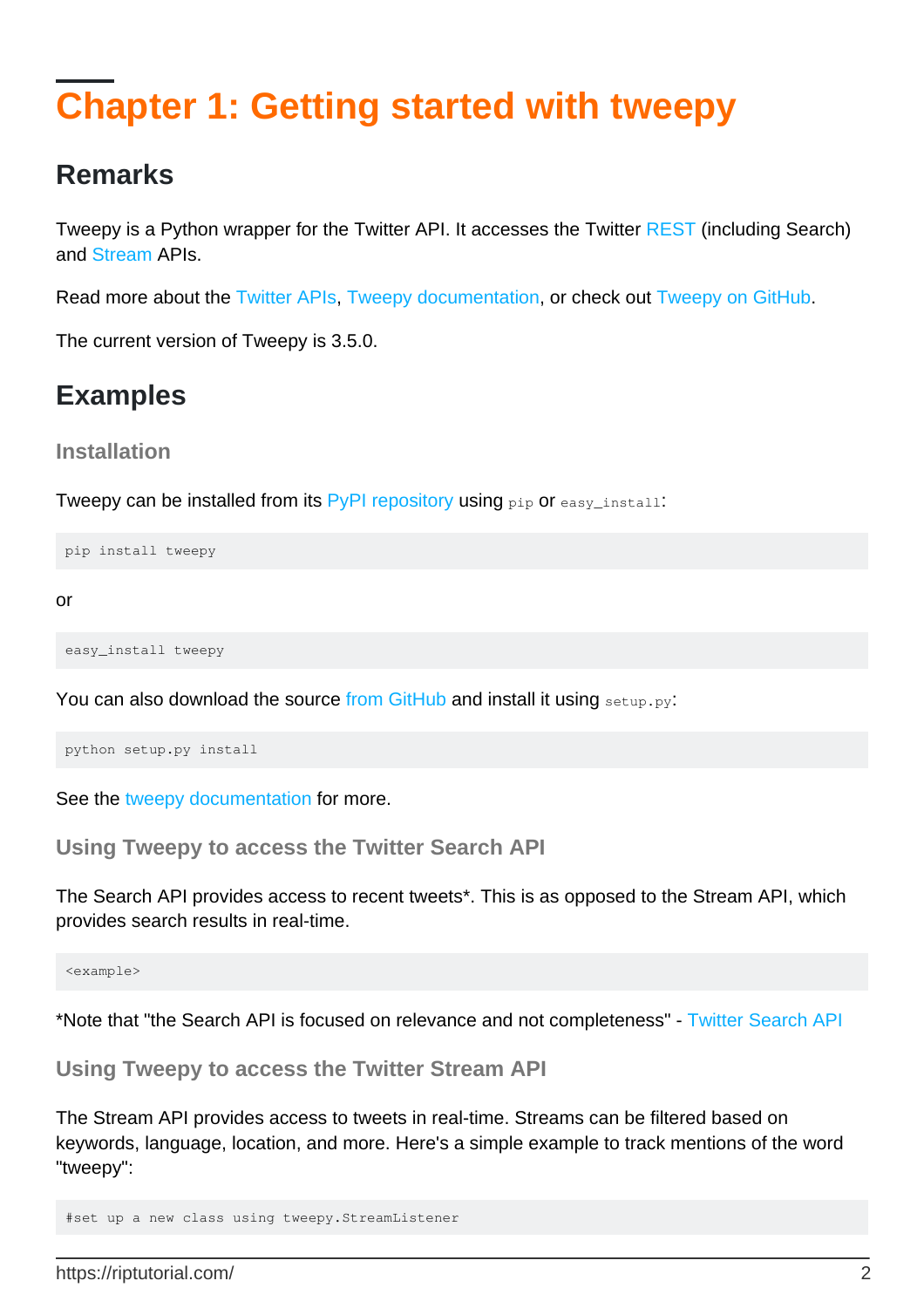```
class SimpleListener(tweepy.StreamListener):
    def on_status(self, status):
        #code to run each time the stream receives a status
        print(status.text)
    def on_direct_message(self, status):
        #code to run each time the stream receives a direct message
        print(status.text)
     def on_data(self, status):
        #code to run each time you receive some data (direct message, delete, profile update,
status,...)
        print(status.text)
     def on_error(self, staus_code):
        #code to run each time an error is received
         if status_code == 420:
            return False
         else:
            return True
#initialize the stream
tweepy_listener = SimpleListener()
tweepy_stream = tweepy.Stream(auth = api.auth, listener=tweepy_listener())
tweepy_stream.filter(track=['tweepy'])
```
You can track different keywords by changing the track parameter.

<to add: examples of filtering based on locations, languages, etc.>

You can track data adressed to your account by using userstream() instead of filter.

api.userstream(async=True)

Read Getting started with tweepy online: [https://riptutorial.com/tweepy/topic/8907/getting-started](https://riptutorial.com/tweepy/topic/8907/getting-started-with-tweepy)[with-tweepy](https://riptutorial.com/tweepy/topic/8907/getting-started-with-tweepy)